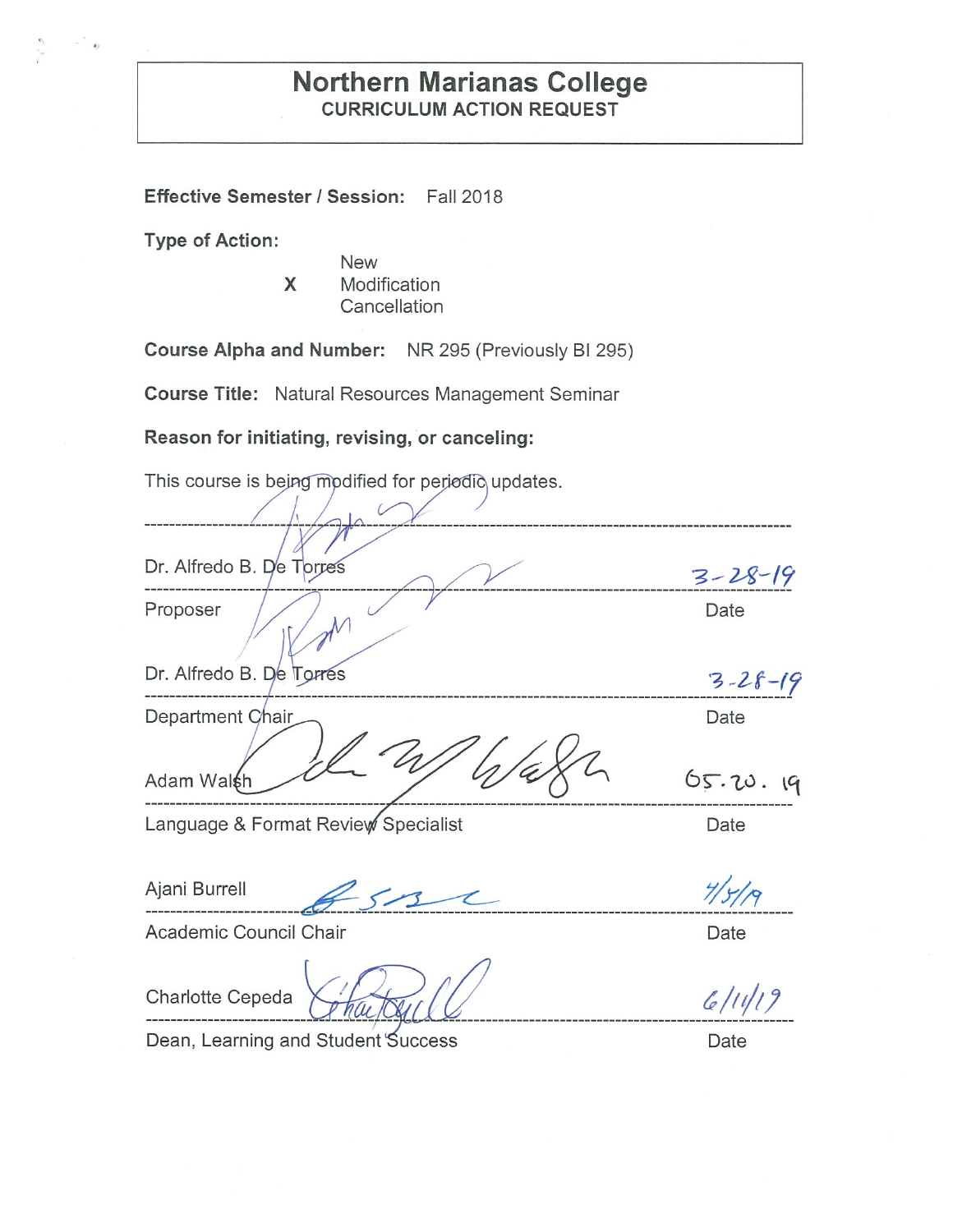Course: NR295

## **1. Department**

Natural Resource Management

## **2. Purpose**

 $\mathcal{I}$ 

NR 295 is a required core curriculum course for NRM majors, providing the opportunity for students to become familiar and confident with topics of special interest or current relevance to the physical and applied sciences. This course is the training ground for turning personal observations, classroom theory, field and laboratory experiences into discussions and the application of professional ethics and philosophy; a course in "professionalism." This critical aspect of life preparation is frequently overlooked in college training but determines a student's success or failure as they go through life and their career path. Prospective employers in the governmental and private sectors have frequently requested a course with this focus.

## **3. Description**

# **A. Required/Recommended Textbook(s) and Related Materials**

There is no text for this course. Handouts, Internet and web-based assignments, and related materials will be supplied by the course coordinator as necessary.

## **B. Contact Hours**

- **1. Lecture:** N/A
- **2. Lab:** N/A
- **3. Other:** 1.5 per week

## **C. Credits**

- **1. Number:** 1
- **2. Type:** Regular degree credits

## **D. Catalogue Course Description**

NR 295 consists of seminar presentations of topics in the agricultural, environmental, and natural resource sciences by faculty, enrolled students, and invited speakers. This course is designed to familiarize students with topics of research, special interests, or current relevance in the discipline. Prerequisites: NR 150; English Placement Level: EN 101; Math Placement Level: N/A

## **E. Degree or Certificate Requirements Met by Course**

This Course fulfills the requirements for AS degree in Natural Resource Management.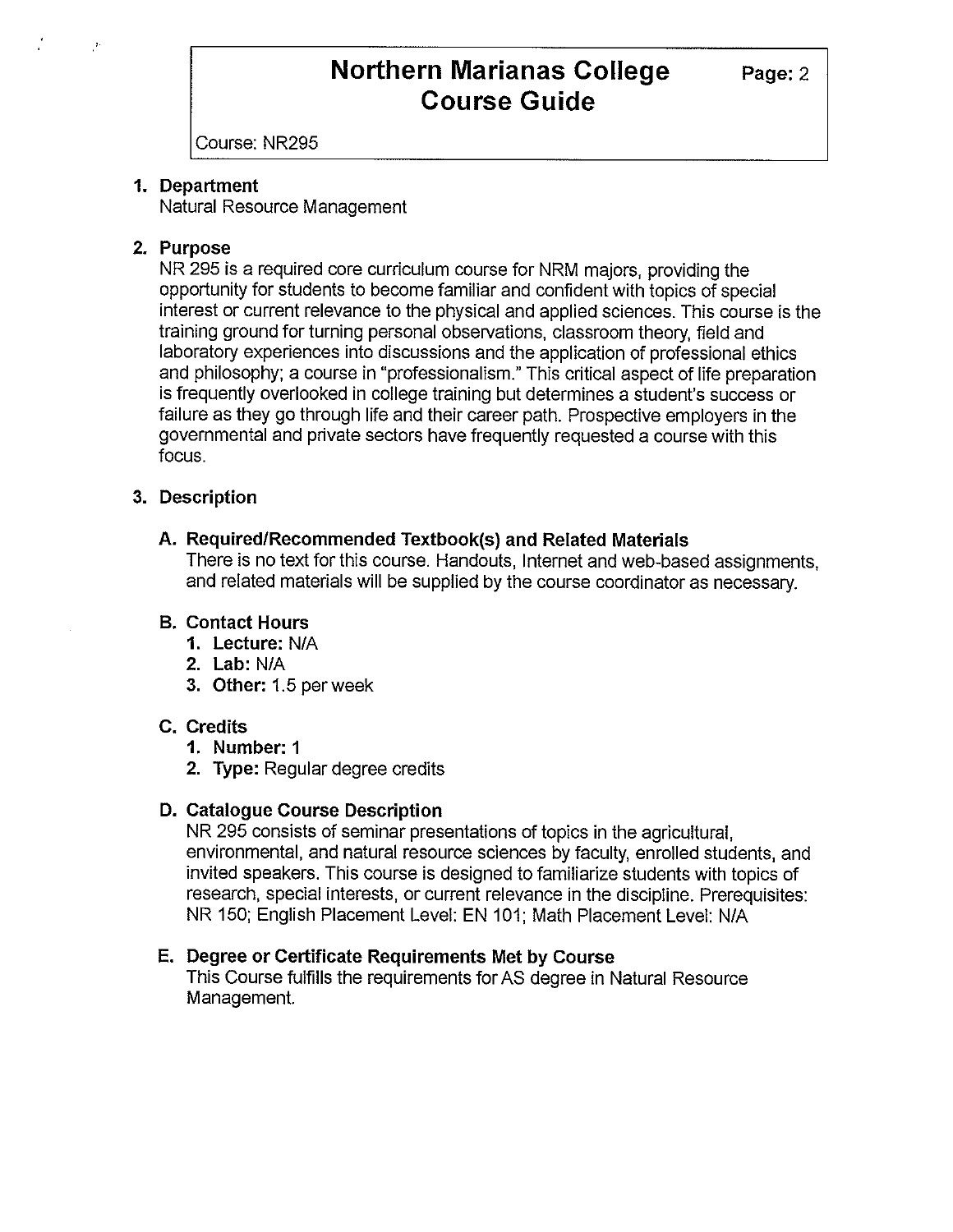Course: NR295

## **F. Course Activities and Design**

This course consists of interviews, oral presentations, or demonstrations by faculty, students, and invited speakers. Each enrolled student is required to give an oral presentation or a demonstration on a topic for critique by the peer group. Students are expected to take an active role in the discussions and application of professional ethics and philosophy.

#### **4. Course Prerequisite(s); Concurrent Course Enrollment**  Prerequisites: NR 150 with a grade of C or better Concurrent Course Enrollment: N/A

**Required English/Mathematics Proficiency Level(s)**  English Placement Level: EN101 Mathematics Placement Level: NIA

# **5. Estimated Cost of Course; Instructional Resources Needed**

Cost to the Student: Tuition for a 1-credit course and all applicable instructional materials and/or technology fees

Cost to the College: Instructor's salary.

Instructional resources needed for this course include classroom, chalkboard/white board and supplies, TV/VCR, videotaped programs, digital camera, video flex camera attachment for microscopes, stereo and compound microscopes, microscope slides and cover slips, multimedia projector, basic laboratory and field supplies.

### **6. Method of Evaluation**

Student progress will be evaluated for this course by attendance, active participation in course discussions, and an oral presentation or demonstration indicating the student's knowledge and understanding of a specific subject matter within the discipline. NMC's grading and attendance policies will be followed.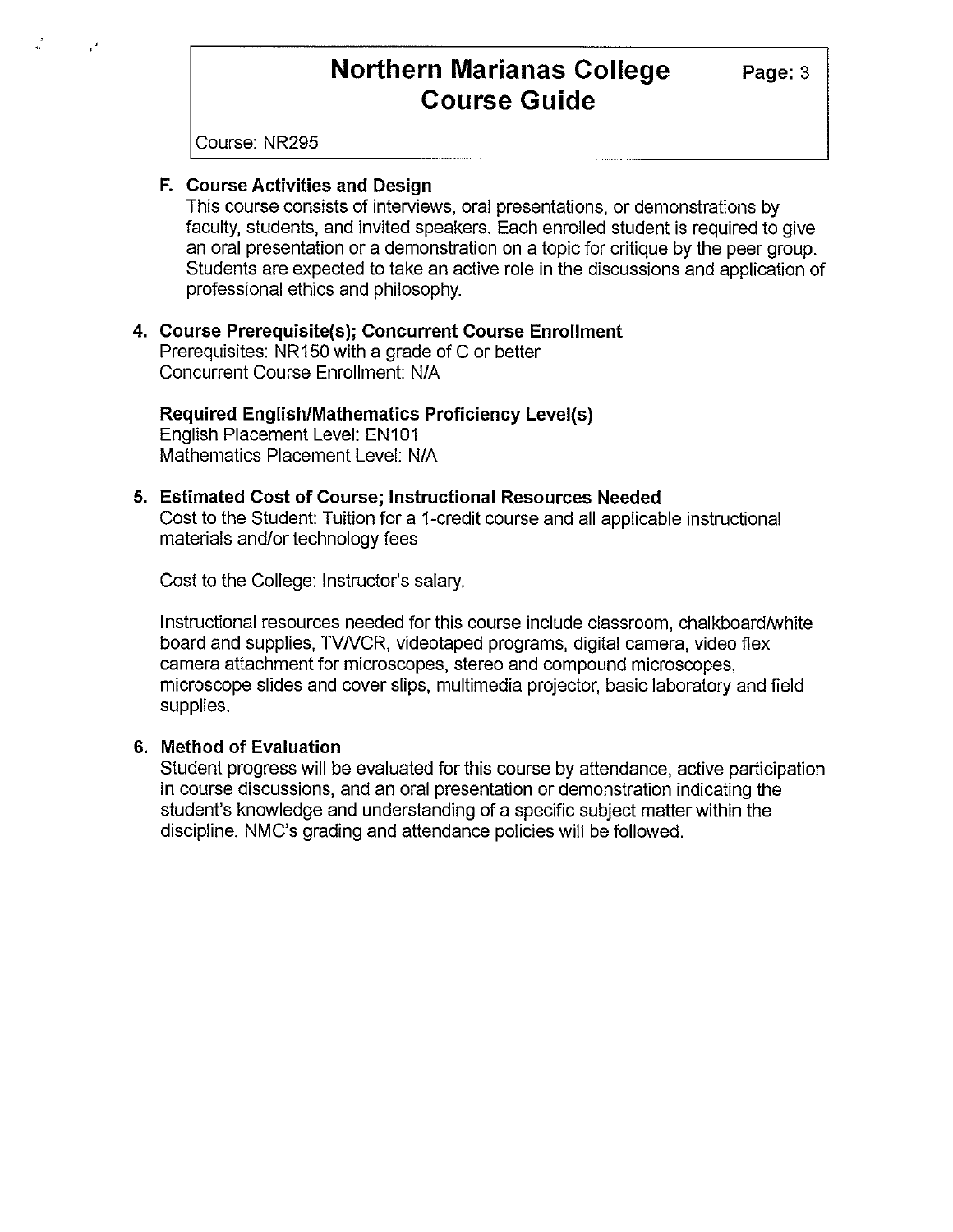Course: NR295

## **7. Course Outline**

This is a topical outline and does not necessarily indicate the sequence in which the material will be presented.

- 1.0 Oral presentations by students in areas of interest
- 2.0 Oral presentations by departmental faculty
- 3.0 Invited speakers from various federal and local government agencies whose responsibilities involve water, land, marine, and air stewardship
- 4.0 Report writing of project reports, analysis, and writing for scientific publication
- 5.0 Reading and critiquing scientific journal articles, peer review and critique of student presentations and demonstrations
- 6.0 Discussions of current environmental activities in the Commonwealth, the Pacific Basin, and the world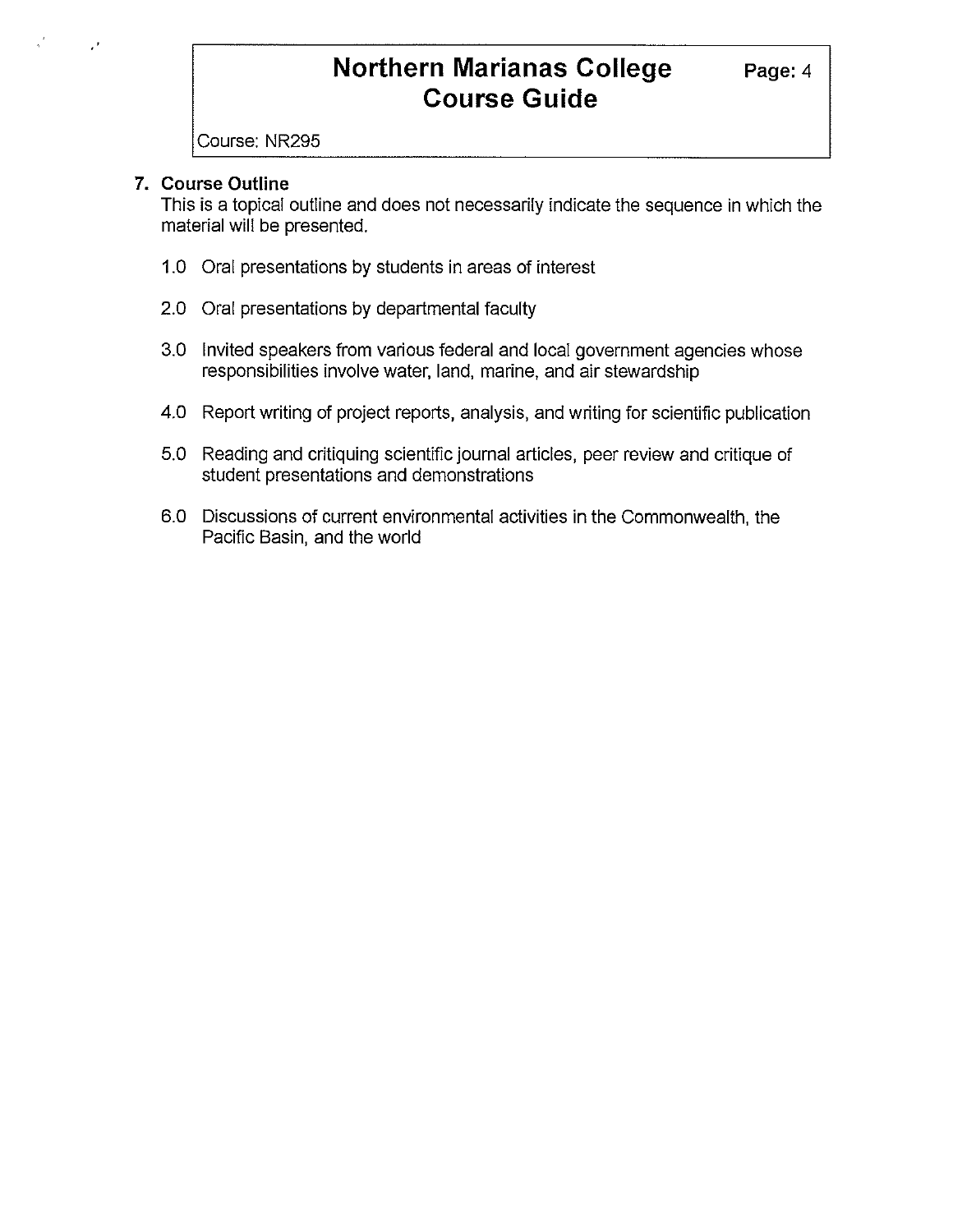Course: NR295

### **8. Instructional Goals**

 $\bar{\Sigma}$ 

The course will introduce students to:

- 1.0 The concepts of professional ethics and philosophy in science;
- 2.0 A mentored and focused effort to enhance public speaking skills and competencies;
- 3.0 An opportunity to interact with professionals in the discipline;
- 4.0 A mentored and focused effort to enhance technical writing skills and competencies;
- 5.0 The technique of peer review and critiquing scientific journals presentations, and demonstrations; and
- 6.0 Knowledge of environmental activities in the Commonwealth, the Pacific Island States, and the world.